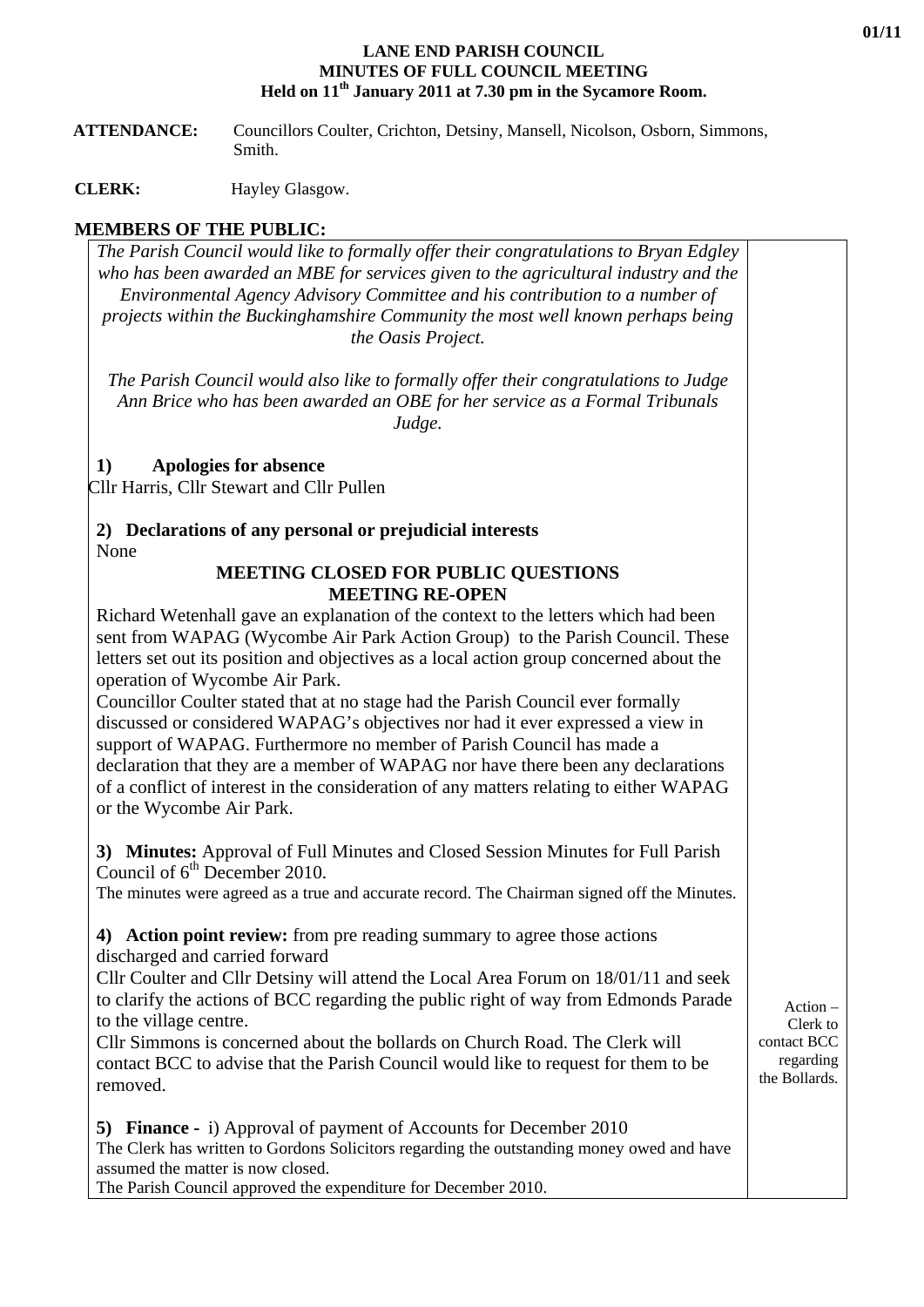| There will be an element of overspend from the initial budget that was set for the<br>current financial year. The majority of this being the central heating at the Village<br>Hall and a number of extra donations. This overspend has been taken from reserves as<br>agreed. Finances going into the next financial year will still be very robust.<br>The Parish Council noted the Budget Report.<br><b>Wycombe Air Park</b><br>6)<br>i) Wycombe Community Stadium<br>The Chairman explained the WDC Public Consultation was significantly in favour of<br>the stadium and sports village and for the location to be at Booker Airpark. The<br>consultation did however show large numbers of people making exactly the same<br>comments, which suggests organised mass voting may have taken place.<br>The Wycombe District Council Cabinet will meet on Monday 17 <sup>th</sup> January. GASP<br>have organised a peaceful demonstration to take place on this date outside the Council<br>offices.<br>The Parish Council has made a request for the copy of the Electoral Register for the<br>Wycombe District Area to determine from the number of people that voted how many<br>Action - Cllr<br>are actually on the Electoral Register, but WDC declined to send this document.<br>Coulter and<br>ii) Wycombe Airpark Joint Consultative Committee<br>Cl <sub>1</sub><br>The Parish Council took a decision to withdraw from the JCC in Aug 2008 for a<br>Nicolson to<br>number of reasons. The Chairman and Cllr Nicolson met with members of the JCC to<br>prepare<br>paper for the<br>discuss the reasons for withdrawing.<br>next FPCM<br>Details of the meeting will be circulated to Council prior to the next parish Council<br>regarding<br>Meeting.<br>the JCC.<br>7) Moorend Common: CCB Heritage Lottery Fund Bid<br>The Chilterns Conservation Board Heritage Lottery Fund Bid will go ahead for<br>Action - Cllr<br>Coulter to<br>£400,000. At the last meeting the Parish Council agreed in principle to participate in<br>sign the<br>the bid and provide some matched funding over a period of 3 years.<br>letter of<br>It has now been confirmed that $£10,600$ has been put aside to be spent on Moorend<br>intent for the<br>Common with also the support of an Officer to offer technical advice. There would<br>CCB<br>also be training and events which would help the Moorend Common Wardens and<br>Heritage<br>Lottery Bid.<br>perhaps cut down future costs. Information boards and surveys would also be<br>provided. The Parish Council would be asked to offer matched funding of £1,400 per<br>year for 3 years and to sign a letter of intent<br>$Action -$<br>The Parish Council resolved to support this.<br>Clerk to<br>8) Clerk's report: including Correspondence and Reports received<br>instruct SEC<br>to install the<br>Council agreed to the continued support of the installation of new street lighting on<br>street lights<br>Church Road with the additional street light and revised quote.<br>on Church<br>9) Invitations to Meetings and Reports received: To confirm attendees $\&$<br>Road.<br>agreement on Consultations received<br>Cllr Mansell and Cllr Smith requested a report from BALC.<br>$Action -$<br>Clerk to<br>10) Matters raised by Councillors<br>secure a<br>Cllr Osborn asked the Clerk to secure a stall at the Village Fete in June 2011.<br>stand at the<br>Village Fete.<br>Cllr Smith gave a summary of Christmas in the Village, the Parish Council had<br>$Action -$<br>initially allocated £1250 towards the event however in the end approximately $£700$<br>Clerk to<br>was spent. The event made proceeds of £381.50, the LYECC would like to transfer<br>arrange |        |
|----------------------------------------------------------------------------------------------------------------------------------------------------------------------------------------------------------------------------------------------------------------------------------------------------------------------------------------------------------------------------------------------------------------------------------------------------------------------------------------------------------------------------------------------------------------------------------------------------------------------------------------------------------------------------------------------------------------------------------------------------------------------------------------------------------------------------------------------------------------------------------------------------------------------------------------------------------------------------------------------------------------------------------------------------------------------------------------------------------------------------------------------------------------------------------------------------------------------------------------------------------------------------------------------------------------------------------------------------------------------------------------------------------------------------------------------------------------------------------------------------------------------------------------------------------------------------------------------------------------------------------------------------------------------------------------------------------------------------------------------------------------------------------------------------------------------------------------------------------------------------------------------------------------------------------------------------------------------------------------------------------------------------------------------------------------------------------------------------------------------------------------------------------------------------------------------------------------------------------------------------------------------------------------------------------------------------------------------------------------------------------------------------------------------------------------------------------------------------------------------------------------------------------------------------------------------------------------------------------------------------------------------------------------------------------------------------------------------------------------------------------------------------------------------------------------------------------------------------------------------------------------------------------------------------------------------------------------------------------------------------------------------------------------------------------------------------------------------------------------------------------------------------------------------------------------------------------------------------------------------------------------------------------------------------------------------------------------------------------------------------------------------------------------------------------------------------------------------------------------------------------------------------------------------------------------------------------------------------------------------------------------------------------------------------------------------------------------------------------------------------------|--------|
|                                                                                                                                                                                                                                                                                                                                                                                                                                                                                                                                                                                                                                                                                                                                                                                                                                                                                                                                                                                                                                                                                                                                                                                                                                                                                                                                                                                                                                                                                                                                                                                                                                                                                                                                                                                                                                                                                                                                                                                                                                                                                                                                                                                                                                                                                                                                                                                                                                                                                                                                                                                                                                                                                                                                                                                                                                                                                                                                                                                                                                                                                                                                                                                                                                                                                                                                                                                                                                                                                                                                                                                                                                                                                                                                                          |        |
|                                                                                                                                                                                                                                                                                                                                                                                                                                                                                                                                                                                                                                                                                                                                                                                                                                                                                                                                                                                                                                                                                                                                                                                                                                                                                                                                                                                                                                                                                                                                                                                                                                                                                                                                                                                                                                                                                                                                                                                                                                                                                                                                                                                                                                                                                                                                                                                                                                                                                                                                                                                                                                                                                                                                                                                                                                                                                                                                                                                                                                                                                                                                                                                                                                                                                                                                                                                                                                                                                                                                                                                                                                                                                                                                                          |        |
|                                                                                                                                                                                                                                                                                                                                                                                                                                                                                                                                                                                                                                                                                                                                                                                                                                                                                                                                                                                                                                                                                                                                                                                                                                                                                                                                                                                                                                                                                                                                                                                                                                                                                                                                                                                                                                                                                                                                                                                                                                                                                                                                                                                                                                                                                                                                                                                                                                                                                                                                                                                                                                                                                                                                                                                                                                                                                                                                                                                                                                                                                                                                                                                                                                                                                                                                                                                                                                                                                                                                                                                                                                                                                                                                                          |        |
|                                                                                                                                                                                                                                                                                                                                                                                                                                                                                                                                                                                                                                                                                                                                                                                                                                                                                                                                                                                                                                                                                                                                                                                                                                                                                                                                                                                                                                                                                                                                                                                                                                                                                                                                                                                                                                                                                                                                                                                                                                                                                                                                                                                                                                                                                                                                                                                                                                                                                                                                                                                                                                                                                                                                                                                                                                                                                                                                                                                                                                                                                                                                                                                                                                                                                                                                                                                                                                                                                                                                                                                                                                                                                                                                                          |        |
|                                                                                                                                                                                                                                                                                                                                                                                                                                                                                                                                                                                                                                                                                                                                                                                                                                                                                                                                                                                                                                                                                                                                                                                                                                                                                                                                                                                                                                                                                                                                                                                                                                                                                                                                                                                                                                                                                                                                                                                                                                                                                                                                                                                                                                                                                                                                                                                                                                                                                                                                                                                                                                                                                                                                                                                                                                                                                                                                                                                                                                                                                                                                                                                                                                                                                                                                                                                                                                                                                                                                                                                                                                                                                                                                                          |        |
|                                                                                                                                                                                                                                                                                                                                                                                                                                                                                                                                                                                                                                                                                                                                                                                                                                                                                                                                                                                                                                                                                                                                                                                                                                                                                                                                                                                                                                                                                                                                                                                                                                                                                                                                                                                                                                                                                                                                                                                                                                                                                                                                                                                                                                                                                                                                                                                                                                                                                                                                                                                                                                                                                                                                                                                                                                                                                                                                                                                                                                                                                                                                                                                                                                                                                                                                                                                                                                                                                                                                                                                                                                                                                                                                                          |        |
|                                                                                                                                                                                                                                                                                                                                                                                                                                                                                                                                                                                                                                                                                                                                                                                                                                                                                                                                                                                                                                                                                                                                                                                                                                                                                                                                                                                                                                                                                                                                                                                                                                                                                                                                                                                                                                                                                                                                                                                                                                                                                                                                                                                                                                                                                                                                                                                                                                                                                                                                                                                                                                                                                                                                                                                                                                                                                                                                                                                                                                                                                                                                                                                                                                                                                                                                                                                                                                                                                                                                                                                                                                                                                                                                                          |        |
|                                                                                                                                                                                                                                                                                                                                                                                                                                                                                                                                                                                                                                                                                                                                                                                                                                                                                                                                                                                                                                                                                                                                                                                                                                                                                                                                                                                                                                                                                                                                                                                                                                                                                                                                                                                                                                                                                                                                                                                                                                                                                                                                                                                                                                                                                                                                                                                                                                                                                                                                                                                                                                                                                                                                                                                                                                                                                                                                                                                                                                                                                                                                                                                                                                                                                                                                                                                                                                                                                                                                                                                                                                                                                                                                                          |        |
|                                                                                                                                                                                                                                                                                                                                                                                                                                                                                                                                                                                                                                                                                                                                                                                                                                                                                                                                                                                                                                                                                                                                                                                                                                                                                                                                                                                                                                                                                                                                                                                                                                                                                                                                                                                                                                                                                                                                                                                                                                                                                                                                                                                                                                                                                                                                                                                                                                                                                                                                                                                                                                                                                                                                                                                                                                                                                                                                                                                                                                                                                                                                                                                                                                                                                                                                                                                                                                                                                                                                                                                                                                                                                                                                                          |        |
|                                                                                                                                                                                                                                                                                                                                                                                                                                                                                                                                                                                                                                                                                                                                                                                                                                                                                                                                                                                                                                                                                                                                                                                                                                                                                                                                                                                                                                                                                                                                                                                                                                                                                                                                                                                                                                                                                                                                                                                                                                                                                                                                                                                                                                                                                                                                                                                                                                                                                                                                                                                                                                                                                                                                                                                                                                                                                                                                                                                                                                                                                                                                                                                                                                                                                                                                                                                                                                                                                                                                                                                                                                                                                                                                                          |        |
|                                                                                                                                                                                                                                                                                                                                                                                                                                                                                                                                                                                                                                                                                                                                                                                                                                                                                                                                                                                                                                                                                                                                                                                                                                                                                                                                                                                                                                                                                                                                                                                                                                                                                                                                                                                                                                                                                                                                                                                                                                                                                                                                                                                                                                                                                                                                                                                                                                                                                                                                                                                                                                                                                                                                                                                                                                                                                                                                                                                                                                                                                                                                                                                                                                                                                                                                                                                                                                                                                                                                                                                                                                                                                                                                                          |        |
|                                                                                                                                                                                                                                                                                                                                                                                                                                                                                                                                                                                                                                                                                                                                                                                                                                                                                                                                                                                                                                                                                                                                                                                                                                                                                                                                                                                                                                                                                                                                                                                                                                                                                                                                                                                                                                                                                                                                                                                                                                                                                                                                                                                                                                                                                                                                                                                                                                                                                                                                                                                                                                                                                                                                                                                                                                                                                                                                                                                                                                                                                                                                                                                                                                                                                                                                                                                                                                                                                                                                                                                                                                                                                                                                                          |        |
|                                                                                                                                                                                                                                                                                                                                                                                                                                                                                                                                                                                                                                                                                                                                                                                                                                                                                                                                                                                                                                                                                                                                                                                                                                                                                                                                                                                                                                                                                                                                                                                                                                                                                                                                                                                                                                                                                                                                                                                                                                                                                                                                                                                                                                                                                                                                                                                                                                                                                                                                                                                                                                                                                                                                                                                                                                                                                                                                                                                                                                                                                                                                                                                                                                                                                                                                                                                                                                                                                                                                                                                                                                                                                                                                                          |        |
|                                                                                                                                                                                                                                                                                                                                                                                                                                                                                                                                                                                                                                                                                                                                                                                                                                                                                                                                                                                                                                                                                                                                                                                                                                                                                                                                                                                                                                                                                                                                                                                                                                                                                                                                                                                                                                                                                                                                                                                                                                                                                                                                                                                                                                                                                                                                                                                                                                                                                                                                                                                                                                                                                                                                                                                                                                                                                                                                                                                                                                                                                                                                                                                                                                                                                                                                                                                                                                                                                                                                                                                                                                                                                                                                                          |        |
|                                                                                                                                                                                                                                                                                                                                                                                                                                                                                                                                                                                                                                                                                                                                                                                                                                                                                                                                                                                                                                                                                                                                                                                                                                                                                                                                                                                                                                                                                                                                                                                                                                                                                                                                                                                                                                                                                                                                                                                                                                                                                                                                                                                                                                                                                                                                                                                                                                                                                                                                                                                                                                                                                                                                                                                                                                                                                                                                                                                                                                                                                                                                                                                                                                                                                                                                                                                                                                                                                                                                                                                                                                                                                                                                                          |        |
|                                                                                                                                                                                                                                                                                                                                                                                                                                                                                                                                                                                                                                                                                                                                                                                                                                                                                                                                                                                                                                                                                                                                                                                                                                                                                                                                                                                                                                                                                                                                                                                                                                                                                                                                                                                                                                                                                                                                                                                                                                                                                                                                                                                                                                                                                                                                                                                                                                                                                                                                                                                                                                                                                                                                                                                                                                                                                                                                                                                                                                                                                                                                                                                                                                                                                                                                                                                                                                                                                                                                                                                                                                                                                                                                                          |        |
|                                                                                                                                                                                                                                                                                                                                                                                                                                                                                                                                                                                                                                                                                                                                                                                                                                                                                                                                                                                                                                                                                                                                                                                                                                                                                                                                                                                                                                                                                                                                                                                                                                                                                                                                                                                                                                                                                                                                                                                                                                                                                                                                                                                                                                                                                                                                                                                                                                                                                                                                                                                                                                                                                                                                                                                                                                                                                                                                                                                                                                                                                                                                                                                                                                                                                                                                                                                                                                                                                                                                                                                                                                                                                                                                                          |        |
|                                                                                                                                                                                                                                                                                                                                                                                                                                                                                                                                                                                                                                                                                                                                                                                                                                                                                                                                                                                                                                                                                                                                                                                                                                                                                                                                                                                                                                                                                                                                                                                                                                                                                                                                                                                                                                                                                                                                                                                                                                                                                                                                                                                                                                                                                                                                                                                                                                                                                                                                                                                                                                                                                                                                                                                                                                                                                                                                                                                                                                                                                                                                                                                                                                                                                                                                                                                                                                                                                                                                                                                                                                                                                                                                                          |        |
|                                                                                                                                                                                                                                                                                                                                                                                                                                                                                                                                                                                                                                                                                                                                                                                                                                                                                                                                                                                                                                                                                                                                                                                                                                                                                                                                                                                                                                                                                                                                                                                                                                                                                                                                                                                                                                                                                                                                                                                                                                                                                                                                                                                                                                                                                                                                                                                                                                                                                                                                                                                                                                                                                                                                                                                                                                                                                                                                                                                                                                                                                                                                                                                                                                                                                                                                                                                                                                                                                                                                                                                                                                                                                                                                                          |        |
|                                                                                                                                                                                                                                                                                                                                                                                                                                                                                                                                                                                                                                                                                                                                                                                                                                                                                                                                                                                                                                                                                                                                                                                                                                                                                                                                                                                                                                                                                                                                                                                                                                                                                                                                                                                                                                                                                                                                                                                                                                                                                                                                                                                                                                                                                                                                                                                                                                                                                                                                                                                                                                                                                                                                                                                                                                                                                                                                                                                                                                                                                                                                                                                                                                                                                                                                                                                                                                                                                                                                                                                                                                                                                                                                                          |        |
|                                                                                                                                                                                                                                                                                                                                                                                                                                                                                                                                                                                                                                                                                                                                                                                                                                                                                                                                                                                                                                                                                                                                                                                                                                                                                                                                                                                                                                                                                                                                                                                                                                                                                                                                                                                                                                                                                                                                                                                                                                                                                                                                                                                                                                                                                                                                                                                                                                                                                                                                                                                                                                                                                                                                                                                                                                                                                                                                                                                                                                                                                                                                                                                                                                                                                                                                                                                                                                                                                                                                                                                                                                                                                                                                                          |        |
|                                                                                                                                                                                                                                                                                                                                                                                                                                                                                                                                                                                                                                                                                                                                                                                                                                                                                                                                                                                                                                                                                                                                                                                                                                                                                                                                                                                                                                                                                                                                                                                                                                                                                                                                                                                                                                                                                                                                                                                                                                                                                                                                                                                                                                                                                                                                                                                                                                                                                                                                                                                                                                                                                                                                                                                                                                                                                                                                                                                                                                                                                                                                                                                                                                                                                                                                                                                                                                                                                                                                                                                                                                                                                                                                                          |        |
|                                                                                                                                                                                                                                                                                                                                                                                                                                                                                                                                                                                                                                                                                                                                                                                                                                                                                                                                                                                                                                                                                                                                                                                                                                                                                                                                                                                                                                                                                                                                                                                                                                                                                                                                                                                                                                                                                                                                                                                                                                                                                                                                                                                                                                                                                                                                                                                                                                                                                                                                                                                                                                                                                                                                                                                                                                                                                                                                                                                                                                                                                                                                                                                                                                                                                                                                                                                                                                                                                                                                                                                                                                                                                                                                                          |        |
|                                                                                                                                                                                                                                                                                                                                                                                                                                                                                                                                                                                                                                                                                                                                                                                                                                                                                                                                                                                                                                                                                                                                                                                                                                                                                                                                                                                                                                                                                                                                                                                                                                                                                                                                                                                                                                                                                                                                                                                                                                                                                                                                                                                                                                                                                                                                                                                                                                                                                                                                                                                                                                                                                                                                                                                                                                                                                                                                                                                                                                                                                                                                                                                                                                                                                                                                                                                                                                                                                                                                                                                                                                                                                                                                                          |        |
|                                                                                                                                                                                                                                                                                                                                                                                                                                                                                                                                                                                                                                                                                                                                                                                                                                                                                                                                                                                                                                                                                                                                                                                                                                                                                                                                                                                                                                                                                                                                                                                                                                                                                                                                                                                                                                                                                                                                                                                                                                                                                                                                                                                                                                                                                                                                                                                                                                                                                                                                                                                                                                                                                                                                                                                                                                                                                                                                                                                                                                                                                                                                                                                                                                                                                                                                                                                                                                                                                                                                                                                                                                                                                                                                                          |        |
|                                                                                                                                                                                                                                                                                                                                                                                                                                                                                                                                                                                                                                                                                                                                                                                                                                                                                                                                                                                                                                                                                                                                                                                                                                                                                                                                                                                                                                                                                                                                                                                                                                                                                                                                                                                                                                                                                                                                                                                                                                                                                                                                                                                                                                                                                                                                                                                                                                                                                                                                                                                                                                                                                                                                                                                                                                                                                                                                                                                                                                                                                                                                                                                                                                                                                                                                                                                                                                                                                                                                                                                                                                                                                                                                                          |        |
|                                                                                                                                                                                                                                                                                                                                                                                                                                                                                                                                                                                                                                                                                                                                                                                                                                                                                                                                                                                                                                                                                                                                                                                                                                                                                                                                                                                                                                                                                                                                                                                                                                                                                                                                                                                                                                                                                                                                                                                                                                                                                                                                                                                                                                                                                                                                                                                                                                                                                                                                                                                                                                                                                                                                                                                                                                                                                                                                                                                                                                                                                                                                                                                                                                                                                                                                                                                                                                                                                                                                                                                                                                                                                                                                                          |        |
|                                                                                                                                                                                                                                                                                                                                                                                                                                                                                                                                                                                                                                                                                                                                                                                                                                                                                                                                                                                                                                                                                                                                                                                                                                                                                                                                                                                                                                                                                                                                                                                                                                                                                                                                                                                                                                                                                                                                                                                                                                                                                                                                                                                                                                                                                                                                                                                                                                                                                                                                                                                                                                                                                                                                                                                                                                                                                                                                                                                                                                                                                                                                                                                                                                                                                                                                                                                                                                                                                                                                                                                                                                                                                                                                                          |        |
|                                                                                                                                                                                                                                                                                                                                                                                                                                                                                                                                                                                                                                                                                                                                                                                                                                                                                                                                                                                                                                                                                                                                                                                                                                                                                                                                                                                                                                                                                                                                                                                                                                                                                                                                                                                                                                                                                                                                                                                                                                                                                                                                                                                                                                                                                                                                                                                                                                                                                                                                                                                                                                                                                                                                                                                                                                                                                                                                                                                                                                                                                                                                                                                                                                                                                                                                                                                                                                                                                                                                                                                                                                                                                                                                                          |        |
|                                                                                                                                                                                                                                                                                                                                                                                                                                                                                                                                                                                                                                                                                                                                                                                                                                                                                                                                                                                                                                                                                                                                                                                                                                                                                                                                                                                                                                                                                                                                                                                                                                                                                                                                                                                                                                                                                                                                                                                                                                                                                                                                                                                                                                                                                                                                                                                                                                                                                                                                                                                                                                                                                                                                                                                                                                                                                                                                                                                                                                                                                                                                                                                                                                                                                                                                                                                                                                                                                                                                                                                                                                                                                                                                                          |        |
|                                                                                                                                                                                                                                                                                                                                                                                                                                                                                                                                                                                                                                                                                                                                                                                                                                                                                                                                                                                                                                                                                                                                                                                                                                                                                                                                                                                                                                                                                                                                                                                                                                                                                                                                                                                                                                                                                                                                                                                                                                                                                                                                                                                                                                                                                                                                                                                                                                                                                                                                                                                                                                                                                                                                                                                                                                                                                                                                                                                                                                                                                                                                                                                                                                                                                                                                                                                                                                                                                                                                                                                                                                                                                                                                                          |        |
|                                                                                                                                                                                                                                                                                                                                                                                                                                                                                                                                                                                                                                                                                                                                                                                                                                                                                                                                                                                                                                                                                                                                                                                                                                                                                                                                                                                                                                                                                                                                                                                                                                                                                                                                                                                                                                                                                                                                                                                                                                                                                                                                                                                                                                                                                                                                                                                                                                                                                                                                                                                                                                                                                                                                                                                                                                                                                                                                                                                                                                                                                                                                                                                                                                                                                                                                                                                                                                                                                                                                                                                                                                                                                                                                                          |        |
|                                                                                                                                                                                                                                                                                                                                                                                                                                                                                                                                                                                                                                                                                                                                                                                                                                                                                                                                                                                                                                                                                                                                                                                                                                                                                                                                                                                                                                                                                                                                                                                                                                                                                                                                                                                                                                                                                                                                                                                                                                                                                                                                                                                                                                                                                                                                                                                                                                                                                                                                                                                                                                                                                                                                                                                                                                                                                                                                                                                                                                                                                                                                                                                                                                                                                                                                                                                                                                                                                                                                                                                                                                                                                                                                                          |        |
|                                                                                                                                                                                                                                                                                                                                                                                                                                                                                                                                                                                                                                                                                                                                                                                                                                                                                                                                                                                                                                                                                                                                                                                                                                                                                                                                                                                                                                                                                                                                                                                                                                                                                                                                                                                                                                                                                                                                                                                                                                                                                                                                                                                                                                                                                                                                                                                                                                                                                                                                                                                                                                                                                                                                                                                                                                                                                                                                                                                                                                                                                                                                                                                                                                                                                                                                                                                                                                                                                                                                                                                                                                                                                                                                                          |        |
|                                                                                                                                                                                                                                                                                                                                                                                                                                                                                                                                                                                                                                                                                                                                                                                                                                                                                                                                                                                                                                                                                                                                                                                                                                                                                                                                                                                                                                                                                                                                                                                                                                                                                                                                                                                                                                                                                                                                                                                                                                                                                                                                                                                                                                                                                                                                                                                                                                                                                                                                                                                                                                                                                                                                                                                                                                                                                                                                                                                                                                                                                                                                                                                                                                                                                                                                                                                                                                                                                                                                                                                                                                                                                                                                                          |        |
|                                                                                                                                                                                                                                                                                                                                                                                                                                                                                                                                                                                                                                                                                                                                                                                                                                                                                                                                                                                                                                                                                                                                                                                                                                                                                                                                                                                                                                                                                                                                                                                                                                                                                                                                                                                                                                                                                                                                                                                                                                                                                                                                                                                                                                                                                                                                                                                                                                                                                                                                                                                                                                                                                                                                                                                                                                                                                                                                                                                                                                                                                                                                                                                                                                                                                                                                                                                                                                                                                                                                                                                                                                                                                                                                                          |        |
|                                                                                                                                                                                                                                                                                                                                                                                                                                                                                                                                                                                                                                                                                                                                                                                                                                                                                                                                                                                                                                                                                                                                                                                                                                                                                                                                                                                                                                                                                                                                                                                                                                                                                                                                                                                                                                                                                                                                                                                                                                                                                                                                                                                                                                                                                                                                                                                                                                                                                                                                                                                                                                                                                                                                                                                                                                                                                                                                                                                                                                                                                                                                                                                                                                                                                                                                                                                                                                                                                                                                                                                                                                                                                                                                                          |        |
|                                                                                                                                                                                                                                                                                                                                                                                                                                                                                                                                                                                                                                                                                                                                                                                                                                                                                                                                                                                                                                                                                                                                                                                                                                                                                                                                                                                                                                                                                                                                                                                                                                                                                                                                                                                                                                                                                                                                                                                                                                                                                                                                                                                                                                                                                                                                                                                                                                                                                                                                                                                                                                                                                                                                                                                                                                                                                                                                                                                                                                                                                                                                                                                                                                                                                                                                                                                                                                                                                                                                                                                                                                                                                                                                                          |        |
|                                                                                                                                                                                                                                                                                                                                                                                                                                                                                                                                                                                                                                                                                                                                                                                                                                                                                                                                                                                                                                                                                                                                                                                                                                                                                                                                                                                                                                                                                                                                                                                                                                                                                                                                                                                                                                                                                                                                                                                                                                                                                                                                                                                                                                                                                                                                                                                                                                                                                                                                                                                                                                                                                                                                                                                                                                                                                                                                                                                                                                                                                                                                                                                                                                                                                                                                                                                                                                                                                                                                                                                                                                                                                                                                                          |        |
|                                                                                                                                                                                                                                                                                                                                                                                                                                                                                                                                                                                                                                                                                                                                                                                                                                                                                                                                                                                                                                                                                                                                                                                                                                                                                                                                                                                                                                                                                                                                                                                                                                                                                                                                                                                                                                                                                                                                                                                                                                                                                                                                                                                                                                                                                                                                                                                                                                                                                                                                                                                                                                                                                                                                                                                                                                                                                                                                                                                                                                                                                                                                                                                                                                                                                                                                                                                                                                                                                                                                                                                                                                                                                                                                                          |        |
|                                                                                                                                                                                                                                                                                                                                                                                                                                                                                                                                                                                                                                                                                                                                                                                                                                                                                                                                                                                                                                                                                                                                                                                                                                                                                                                                                                                                                                                                                                                                                                                                                                                                                                                                                                                                                                                                                                                                                                                                                                                                                                                                                                                                                                                                                                                                                                                                                                                                                                                                                                                                                                                                                                                                                                                                                                                                                                                                                                                                                                                                                                                                                                                                                                                                                                                                                                                                                                                                                                                                                                                                                                                                                                                                                          |        |
|                                                                                                                                                                                                                                                                                                                                                                                                                                                                                                                                                                                                                                                                                                                                                                                                                                                                                                                                                                                                                                                                                                                                                                                                                                                                                                                                                                                                                                                                                                                                                                                                                                                                                                                                                                                                                                                                                                                                                                                                                                                                                                                                                                                                                                                                                                                                                                                                                                                                                                                                                                                                                                                                                                                                                                                                                                                                                                                                                                                                                                                                                                                                                                                                                                                                                                                                                                                                                                                                                                                                                                                                                                                                                                                                                          |        |
|                                                                                                                                                                                                                                                                                                                                                                                                                                                                                                                                                                                                                                                                                                                                                                                                                                                                                                                                                                                                                                                                                                                                                                                                                                                                                                                                                                                                                                                                                                                                                                                                                                                                                                                                                                                                                                                                                                                                                                                                                                                                                                                                                                                                                                                                                                                                                                                                                                                                                                                                                                                                                                                                                                                                                                                                                                                                                                                                                                                                                                                                                                                                                                                                                                                                                                                                                                                                                                                                                                                                                                                                                                                                                                                                                          |        |
|                                                                                                                                                                                                                                                                                                                                                                                                                                                                                                                                                                                                                                                                                                                                                                                                                                                                                                                                                                                                                                                                                                                                                                                                                                                                                                                                                                                                                                                                                                                                                                                                                                                                                                                                                                                                                                                                                                                                                                                                                                                                                                                                                                                                                                                                                                                                                                                                                                                                                                                                                                                                                                                                                                                                                                                                                                                                                                                                                                                                                                                                                                                                                                                                                                                                                                                                                                                                                                                                                                                                                                                                                                                                                                                                                          |        |
|                                                                                                                                                                                                                                                                                                                                                                                                                                                                                                                                                                                                                                                                                                                                                                                                                                                                                                                                                                                                                                                                                                                                                                                                                                                                                                                                                                                                                                                                                                                                                                                                                                                                                                                                                                                                                                                                                                                                                                                                                                                                                                                                                                                                                                                                                                                                                                                                                                                                                                                                                                                                                                                                                                                                                                                                                                                                                                                                                                                                                                                                                                                                                                                                                                                                                                                                                                                                                                                                                                                                                                                                                                                                                                                                                          |        |
|                                                                                                                                                                                                                                                                                                                                                                                                                                                                                                                                                                                                                                                                                                                                                                                                                                                                                                                                                                                                                                                                                                                                                                                                                                                                                                                                                                                                                                                                                                                                                                                                                                                                                                                                                                                                                                                                                                                                                                                                                                                                                                                                                                                                                                                                                                                                                                                                                                                                                                                                                                                                                                                                                                                                                                                                                                                                                                                                                                                                                                                                                                                                                                                                                                                                                                                                                                                                                                                                                                                                                                                                                                                                                                                                                          |        |
|                                                                                                                                                                                                                                                                                                                                                                                                                                                                                                                                                                                                                                                                                                                                                                                                                                                                                                                                                                                                                                                                                                                                                                                                                                                                                                                                                                                                                                                                                                                                                                                                                                                                                                                                                                                                                                                                                                                                                                                                                                                                                                                                                                                                                                                                                                                                                                                                                                                                                                                                                                                                                                                                                                                                                                                                                                                                                                                                                                                                                                                                                                                                                                                                                                                                                                                                                                                                                                                                                                                                                                                                                                                                                                                                                          |        |
| transfer of<br>the money to the Parish Council for Christmas decorations. The Clerk will organise                                                                                                                                                                                                                                                                                                                                                                                                                                                                                                                                                                                                                                                                                                                                                                                                                                                                                                                                                                                                                                                                                                                                                                                                                                                                                                                                                                                                                                                                                                                                                                                                                                                                                                                                                                                                                                                                                                                                                                                                                                                                                                                                                                                                                                                                                                                                                                                                                                                                                                                                                                                                                                                                                                                                                                                                                                                                                                                                                                                                                                                                                                                                                                                                                                                                                                                                                                                                                                                                                                                                                                                                                                                        |        |
| funds for the<br>this.                                                                                                                                                                                                                                                                                                                                                                                                                                                                                                                                                                                                                                                                                                                                                                                                                                                                                                                                                                                                                                                                                                                                                                                                                                                                                                                                                                                                                                                                                                                                                                                                                                                                                                                                                                                                                                                                                                                                                                                                                                                                                                                                                                                                                                                                                                                                                                                                                                                                                                                                                                                                                                                                                                                                                                                                                                                                                                                                                                                                                                                                                                                                                                                                                                                                                                                                                                                                                                                                                                                                                                                                                                                                                                                                   |        |
| Christmas in                                                                                                                                                                                                                                                                                                                                                                                                                                                                                                                                                                                                                                                                                                                                                                                                                                                                                                                                                                                                                                                                                                                                                                                                                                                                                                                                                                                                                                                                                                                                                                                                                                                                                                                                                                                                                                                                                                                                                                                                                                                                                                                                                                                                                                                                                                                                                                                                                                                                                                                                                                                                                                                                                                                                                                                                                                                                                                                                                                                                                                                                                                                                                                                                                                                                                                                                                                                                                                                                                                                                                                                                                                                                                                                                             |        |
| the village                                                                                                                                                                                                                                                                                                                                                                                                                                                                                                                                                                                                                                                                                                                                                                                                                                                                                                                                                                                                                                                                                                                                                                                                                                                                                                                                                                                                                                                                                                                                                                                                                                                                                                                                                                                                                                                                                                                                                                                                                                                                                                                                                                                                                                                                                                                                                                                                                                                                                                                                                                                                                                                                                                                                                                                                                                                                                                                                                                                                                                                                                                                                                                                                                                                                                                                                                                                                                                                                                                                                                                                                                                                                                                                                              | event. |